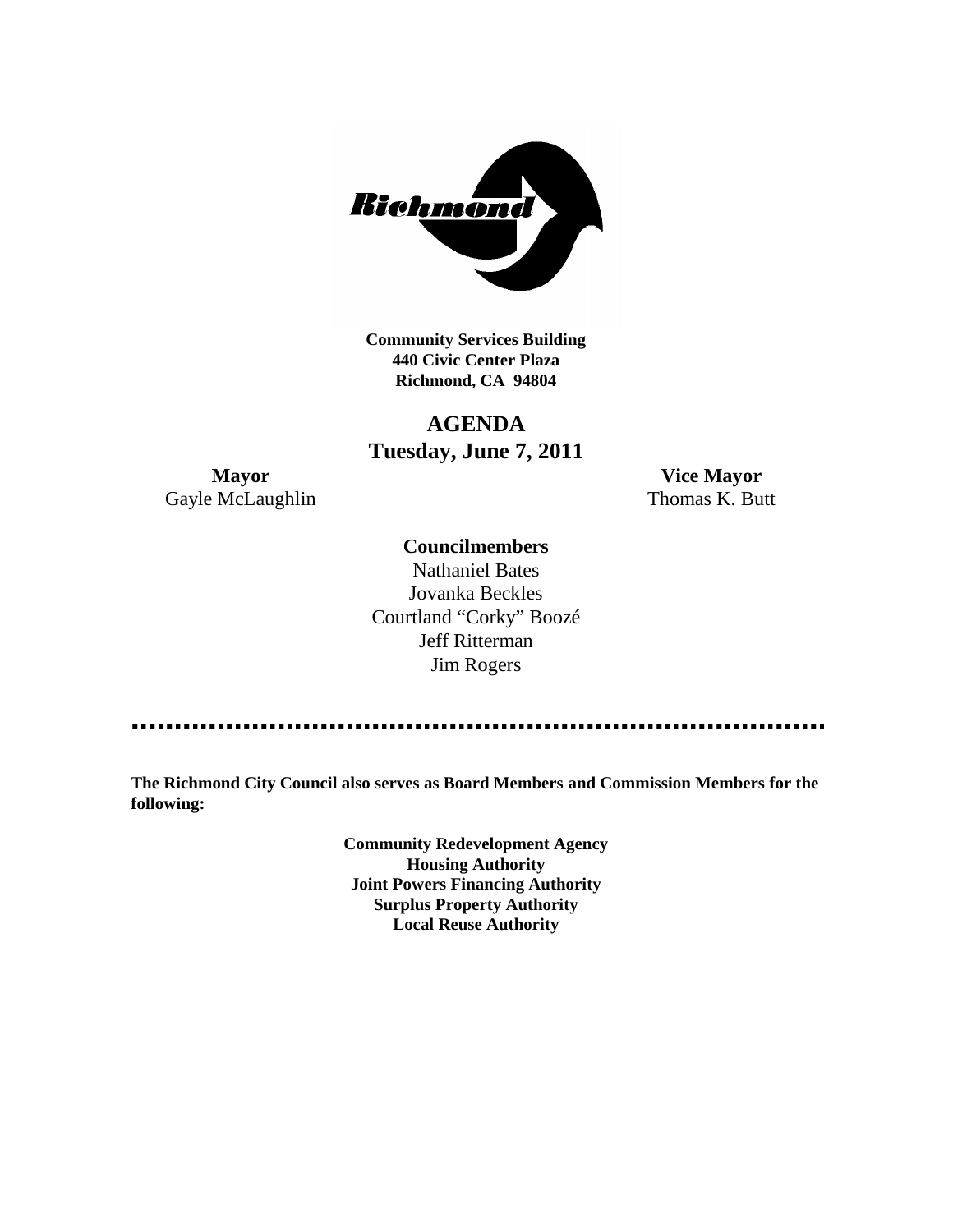# **MEETING PROCEDURES**

The City of Richmond encourages community participation at its City Council meetings and has established procedures that are intended to accommodate public input in a timely and time-sensitive way. As a courtesy to all members of the public who wish to participate in City Council meetings, please observe the following procedures:

**PUBLIC COMMENT ON AGENDA ITEMS:** Anyone who desires to address the City Council on items appearing on the agenda must complete and file a pink speaker's card with the City Clerk **prior** to the City Council's consideration of the item. Once the City Clerk has announced the item and discussion has commenced, no person shall be permitted to speak on the item other than those persons who have submitted their names to the City Clerk. Your name will be called when the item is announced for discussion. **Each speaker will be allowed TWO (2) MINUTES to address the City Council on NON-PUBLIC HEARING items listed on the agenda.**

**OPEN FORUM FOR PUBLIC COMMENT:** Individuals who would like to address the City Council on matters not listed on the agenda or on **Presentations, Proclamations and Commendations, Report from the City Attorney, or Reports of Officers** may do so under Open Forum. All speakers must complete and file a pink speaker's card with the City Clerk **prior** to the commencement of Open Forum. **The amount of time allotted to individual speakers shall be determined based on the number of persons requesting to speak during this item. The time allocation for each speaker will be as follows: 15 or fewer speakers, a maximum of 2 minutes; 16 to 24 speakers, a maximum of 1 and one-half minutes; and 25 or more speakers, a maximum of 1 minute.**

## **SPEAKERS ARE REQUESTED TO OCCUPY THE RESERVED SEATS IN THE FRONT ROW BEHIND THE SPEAKER'S PODIUM AS THEIR NAME IS ANNOUNCED BY THE CITY CLERK.**

**CONSENT CALENDAR:** Consent Calendar items are considered routine and will be enacted, approved or adopted by one motion unless a request for removal for discussion or explanation is received from the audience or the City Council. A member of the audience requesting to remove an item from the Consent Calendar must complete and file a speaker's card with the City Clerk **prior to the City Council's consideration of Agenda Review.** An item removed from the Consent Calendar may be placed anywhere on the agenda following the City Council's agenda review.

*The City Council's adopted Rules of Procedure recognize that debate on policy is healthy; debate on personalities is not. The Chairperson has the right and obligation to cut off discussion that is too personal, too loud, or too crude.*

**\*\*\*\*\*\*\*\*\*\*\*\*\*\*\*\*\*\*\*\*\*\*\*\*\*\*\*\*\*\*\*\*\*\*\*\*\*\*\*\*\*\*\*\*\*\*\*\*\*\*\*\*\*\*\*\*\*\***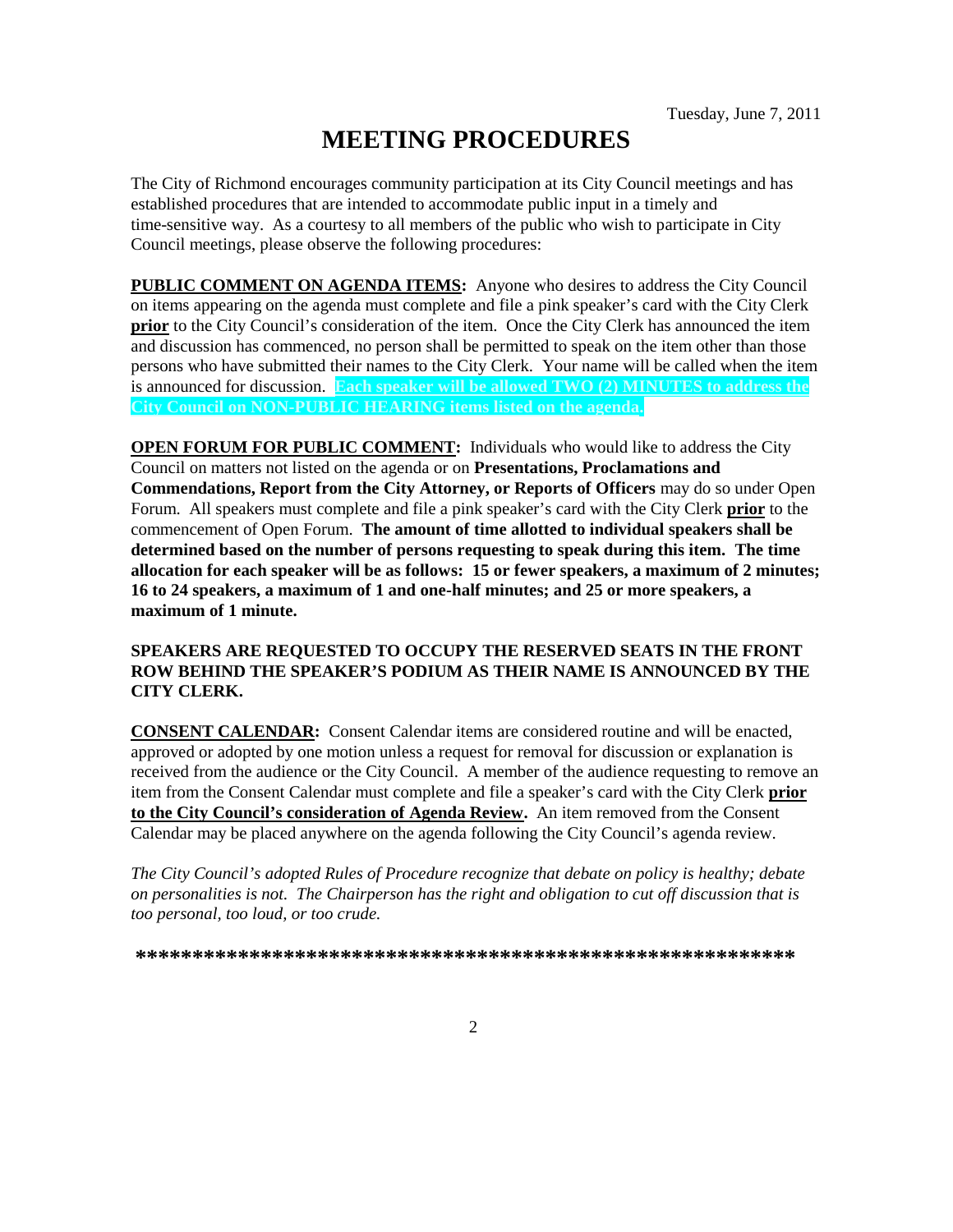Tuesday, June 7, 2011

#### **EVENING OPEN SESSION**

5:00 p.m.

### **A. ROLL CALL**

### **B. PUBLIC COMMENT**

#### **C. ADJOURN TO CLOSED SESSION**

# **CLOSED SESSION**

Shimada Room of the Community Services Building

# **A. CITY COUNCIL**

**A-1.** LIABILITY CLAIMS - PENDING LITIGATION (Government Code Section 54956.9):

Jimmy Russey vs. City of Richmond

Ray Tirona vs. City of Richmond

**A-2.** CONFERENCE WITH LEGAL COUNSEL - EXISTING LITIGATION (Subdivision [a] of Government Code Section 54956.9):

Booker vs. City of Richmond

Jenkins vs. City of Richmond

**A-3.** CONFERENCE WITH LEGAL COUNSEL - ANTICIPATED LITIGATION (Initiation of litigation pursuant to Subdivision (c) of Government Code Section 54956.9):

Two cases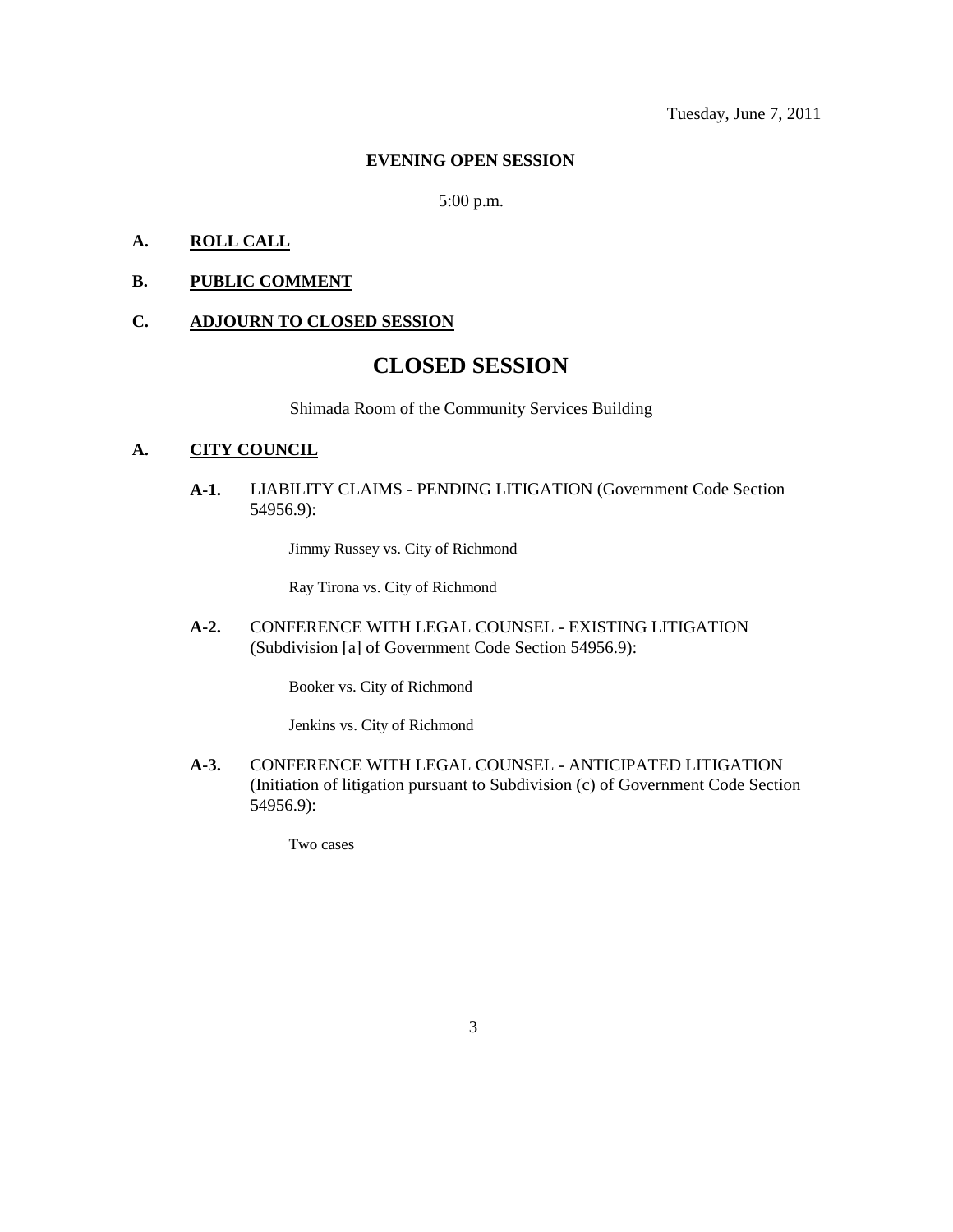# **RICHMOND CITY COUNCIL**

6:30 p.m.

- **A. PLEDGE TO THE FLAG**
- **B. ROLL CALL**
- **C. STATEMENT OF CONFLICT OF INTEREST**
- **D. OPEN FORUM FOR PUBLIC COMMENT**
- **E. AGENDA REVIEW**

# **F. REPORT FROM THE CITY ATTORNEY OF FINAL DECISIONS MADE AND NON-CONFIDENTIAL DISCUSSIONS HELD DURING CLOSED SESSION**

### **G. CITY COUNCIL CONSENT CALENDAR**

- **G-1.** ADOPT a resolution approving applications for grant funds pursuant to the Statewide Park Development and Community Revitalization Program of 2008 (Proposition 84) for renovations of Martin Luther King Jr. Park, Richmond Greenway, and Wendell Park - Public Works Department (Yader A. Bermudez 231-3008).
- **G-2.** ADOPT a resolution approving The Mass Care and Shelter Annex for People with Disabilities and the Elderly and adding the annex to the city's Emergency Operations Plan - City Attorney's Office (Randy Riddle 620-6509).
- **G-3.** APPROVE a contract amendment with Trisha A. Aljoe in the amount of \$150,000, to provide continued legal services with respect to the Police Department in connection with Code Enforcement activities, drug house abatement matters, and general legal matters. The term of the contract shall be July 1, 2011, through June 30, 2012 (This item was reviewed and recommended for approval by the Finance Committee at its May 6, 2011, meeting) - City Attorney's Office (Randy Riddle 620-6509).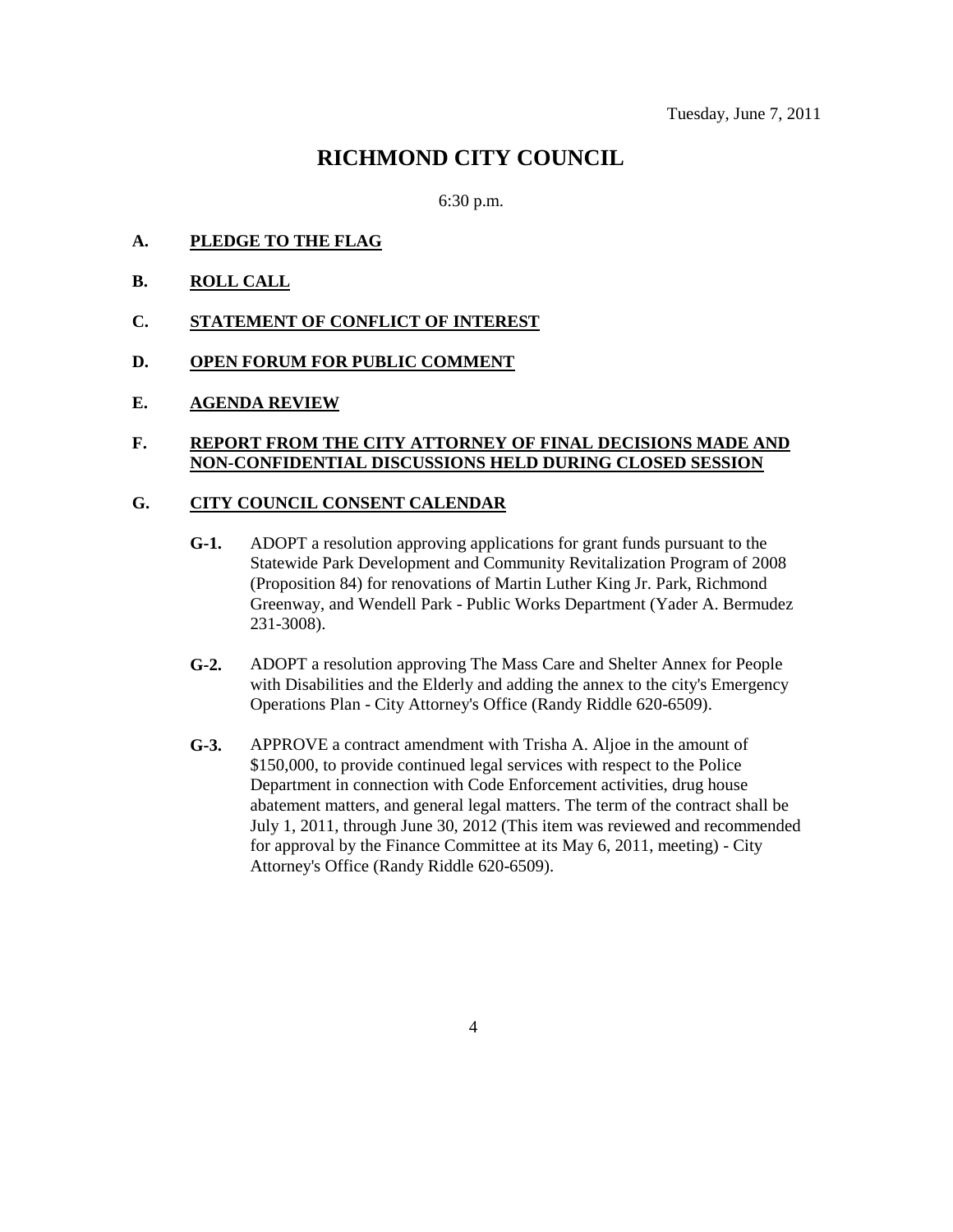- **G-4.** APPROVE an amendment to the contract with Municipal Resource Group, LLC to extend the term through July 31, 2011, and increase the amount by \$15,250, for a total amount not to exceed \$134,125, to continue operating as the Interim Library and Cultural Services Director and providing other consulting services, while the city recruits for a permanent Library and Cultural Services Director - Human Resources Management Department (Leslie Knight 620-6600).
- **G-5.** APPROVE a legal services agreement with Morrison & Foerster, LLP to provide continued legal representation relating to Point Molate in an amount not to exceed \$250,000, with a term expiration of December 31, 2012 - City Attorney's Office (Randy Riddle 620-6509).
- **G-6.** APPROVE an amendment to the legal services agreement with Holland & Knight to provide legal representation for the Revised Environmental Impact Report (EIR) for the Revised Chevron Energy Renewal Project, increasing the payment limit by \$340,000, for a total of \$350,000, with funding from Chevron for payment of the firm's invoices for this project - City Attorney's Office (Randy Riddle 620-6509).
- **G-7.** REJECT all bids received for the 2010/2011 Pavement Rehabilitation construction project and authorize a call for new bids - Engineering Services Department (Edric Kwan/Tawfic Halaby 621-1825).
- **G-8.** APPROVE appointment of Councilmember Jovanka Beckles as alternate to West Contra Costa Integrated Waste Management Authority - Mayor's Office (Mayor McLaughlin 620-6503).
- **G-9.** APPROVE the following appointments and re-appointments: Arts and Culture Commission: Michael Sasaki, term expiring January 31, 2015; Human Rights and Human Relations Commission: Jenab-i Pareja, Incumbent, term expiring March 30, 2014; Kathleen Sullivan, Incumbent, term expiring March 30, 2013; Revolving Loan Fund: Scott Lewis - Mayor's Office (Mayor McLaughlin 620- 6503).
- **G-10.** ADOPT a resolution in support of the application for grant funding in the amount of \$246,500 for the Richmond Safe Routes to School Cycle 2 Project, as required by the Metropolitan Transportation Commission (MTC) - Engineering Services Department (Edric Kwan/Joel Camacho 620-5482).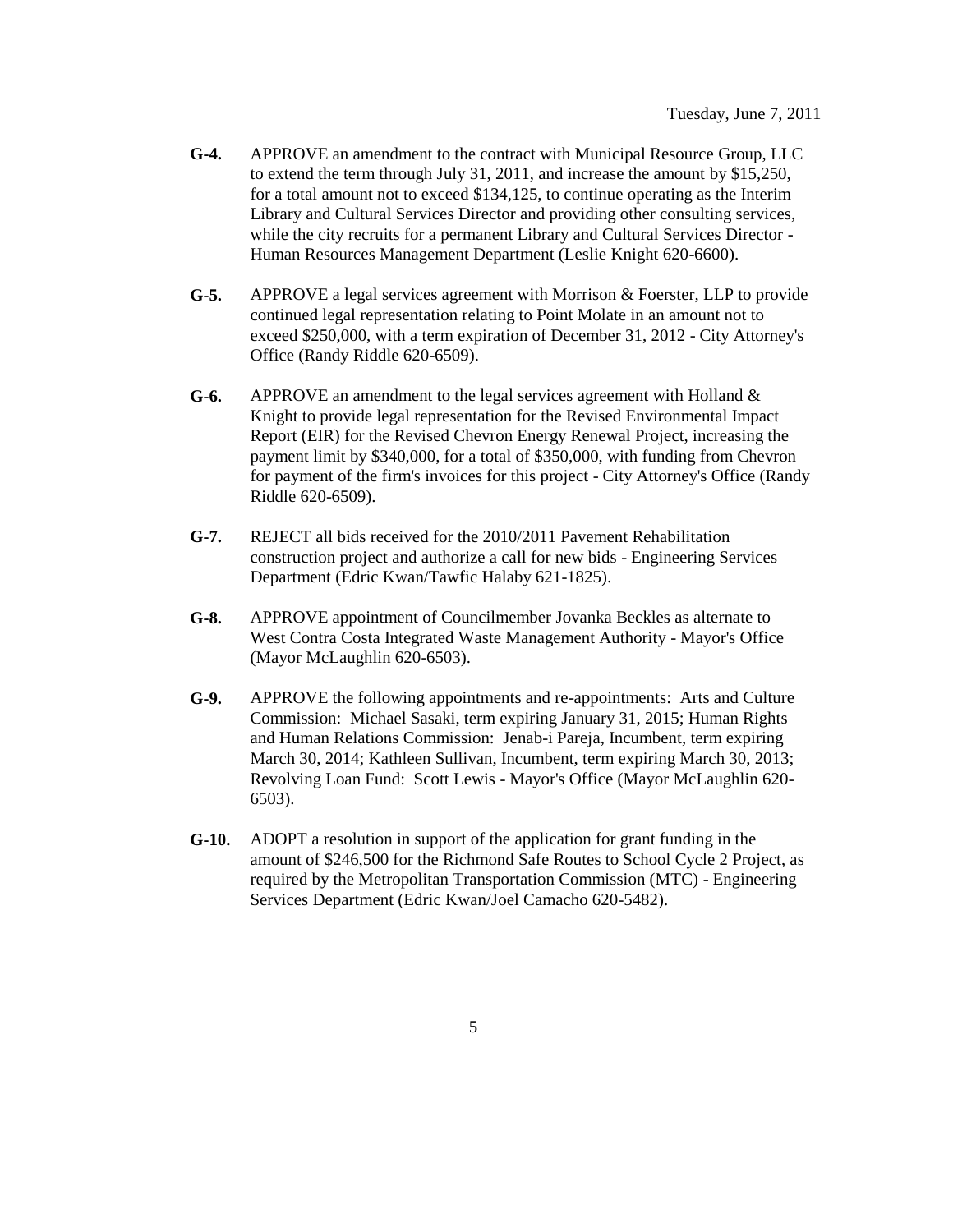- **G-11.** ADOPT a resolution to award a consulting contract to Environ for the preparation of a Revised Environmental Impact Report for the Revised Chevron Renewal Project for an amount not to exceed \$750,000 and a term ending December 31, 2012, with funding from Chevron for payment of the firm's invoices for this project - Planning and Building Services Department (Richard Mitchell 620-6706).
- **G-12.** APPROVE the minutes for the April 5, 2011, meeting City Clerk's Office (Diane Holmes 620-6514).

## **H. PUBLIC HEARINGS**

- **H-1.** CONTINUE the public hearing to June 21, 2011, to consider adoption of a resolution on the proposed increase in annual assessments for the Hilltop Landscape Maintenance District for the 2011-2012 Fiscal Year - Public Works Department (Yader A. Bermudez 231-3008).
- **H-2.** CONTINUE the public hearing to June 21, 2011, to consider adoption of a resolution on the proposed increase in annual assessments for the Marina Bay Landscaping and Lighting Maintenance District for the 2011-2012 - Public Works Department (Yader A. Bermudez 231-3008).

# **I. RESOLUTIONS**

**I-1.** ADOPT a resolution directing staff to review the draft Municipal ID Ordinance, to propose modifications, to meet with the Richmond Municipal ID coalition and others, and to prepare a final ordinance for review of the City Council on July 5, 2011 - Mayor McLaughlin (620-6503) and Councilmember Beckles (620-6581).

# **J. COUNCIL AS A WHOLE**

- **J-1.** RECEIVE a report and PROVIDE direction to staff on land-use alternatives for General Plan Change Area 12 (Northshore) - Planning and Building Services Department (Richard Mitchell 620-6706).
- **J-2.** ADOPT a resolution encouraging the West Contra Costa Integrated Waste Management Authority (WCCIWMA) to complete a single-use bag ordinance initial study and to fund a regional Environmental Impact Report (EIR) - Mayor McLaughlin 620-6503), Vice Mayor Butt, and Councilmember Ritterman (620- 6581).